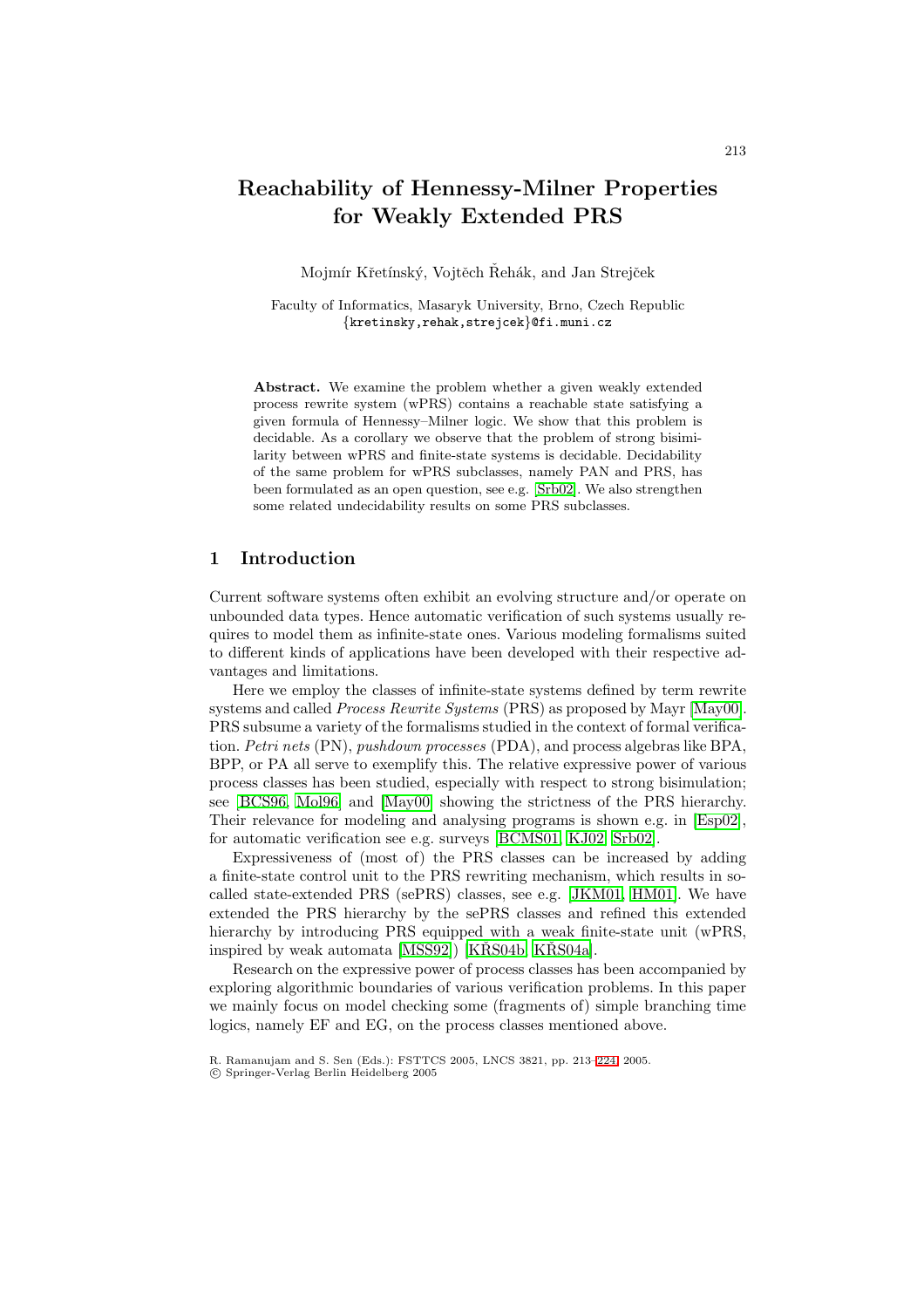First, we note that the *reachability problem*, i.e. to decide whether a given state is reachable from the initial one, is decidable for the classes of PRS [\[May00\]](#page-10-1) and wPRS  $[KR\check{K}S04a]$ , while it is undecidable for sePA [\[BEH95\]](#page-9-3). All the problems mentioned below remain undecidable on the sePA class due to its Turing power.

A *reachability property problem*, for a given system  $\Delta$  and a given formula  $\varphi$ , is to decide whether  $E\mathsf{F}\varphi$  holds in the initial state of  $\varDelta$ . Hence, these problems are parametrized by the class to which the system  $\Delta$  belongs, and by the type of the formula  $\varphi$ . In most of practical situations,  $\varphi$  specifies error states and the reachability property problem is a formalization of a natural verification problem whether some error state is reachable in a given system.

We recall that the (full) EF logic is decidable for PAD [\[May98\]](#page-10-10) (PAD subsumes both PA and PDA). It is undecidable for PN [\[Esp94\]](#page-9-4); an inspection of the proof moves this undecidability border down to seBPP (also known as *multiset automata*, MSA). If we consider the *reachability HM property problem*, i.e. the reachability property problem where  $\varphi$  is a formula of Hennessy–Milner logic (HM formula), then this problem has been shown to be decidable for the classes of PN [\[JM95\]](#page-10-11) and PAD [\[JKM01\]](#page-10-4). We lift the decidability border for this problem to the wPRS class. This results also moves the decidability border for the *reachability simple property problem*, i.e. the reachability property problem where  $\varphi$ is a HM formula without any nesting of modal operators  $\langle a \rangle$ , as the problem has been know to be decidable for PRS [\[May00\]](#page-10-1) so far.

Let us recall that the (full) EG logic is decidable for PDA (a consequence of [\[MS85\]](#page-10-12) and [\[Cau92\]](#page-9-5)), whilst undecidability has been obtained for its  $EG\varphi$ fragment on (deterministic) BPP [\[EK95\]](#page-9-6), where  $\varphi$  is a HM formula. We show that this problem remains undecidable on (deterministic) BPP even if we restrict  $\varphi$  to a HM formula without nesting of modal operators  $\langle a \rangle$ .

As a corollary of our main result, i.e. decidability of the reachability HM property problem for wPRS, we observe that the problem of strong bisimilarity between wPRS systems and finite-state ones is decidable. As PRS and its subclasses are proper subclasses of wPRS, it follows that we positively answer the question of the reachability HM property problem for the PRS class and hence the questions of bisimilarity checking the PAN and PRS processes with finite-state ones, which have been open problems, see for example [\[Srb02\]](#page-10-0). Their relevance to program specification and verification is advocated, for example, in [\[JKM01,](#page-10-4) [KS04\]](#page-10-13).

The outline of the paper is as follows. In the next section we recall some basic notions including syntax and semantics of (extended) PRS. In Section [3](#page-4-0) we show that the problem of reachability HM property is decidable for wPRS. Some consequences and further results are discussed in Section [4.](#page-7-0)

# <span id="page-1-0"></span>**2 Preliminaries**

# **2.1 PRS and Its Extensions**

Let  $Const = \{X, \ldots\}$  be a set of *process constants*. The set of *process terms* (ranged over by t,...) is defined by the abstract syntax  $t ::= \varepsilon | X | t.t | t | t$ ,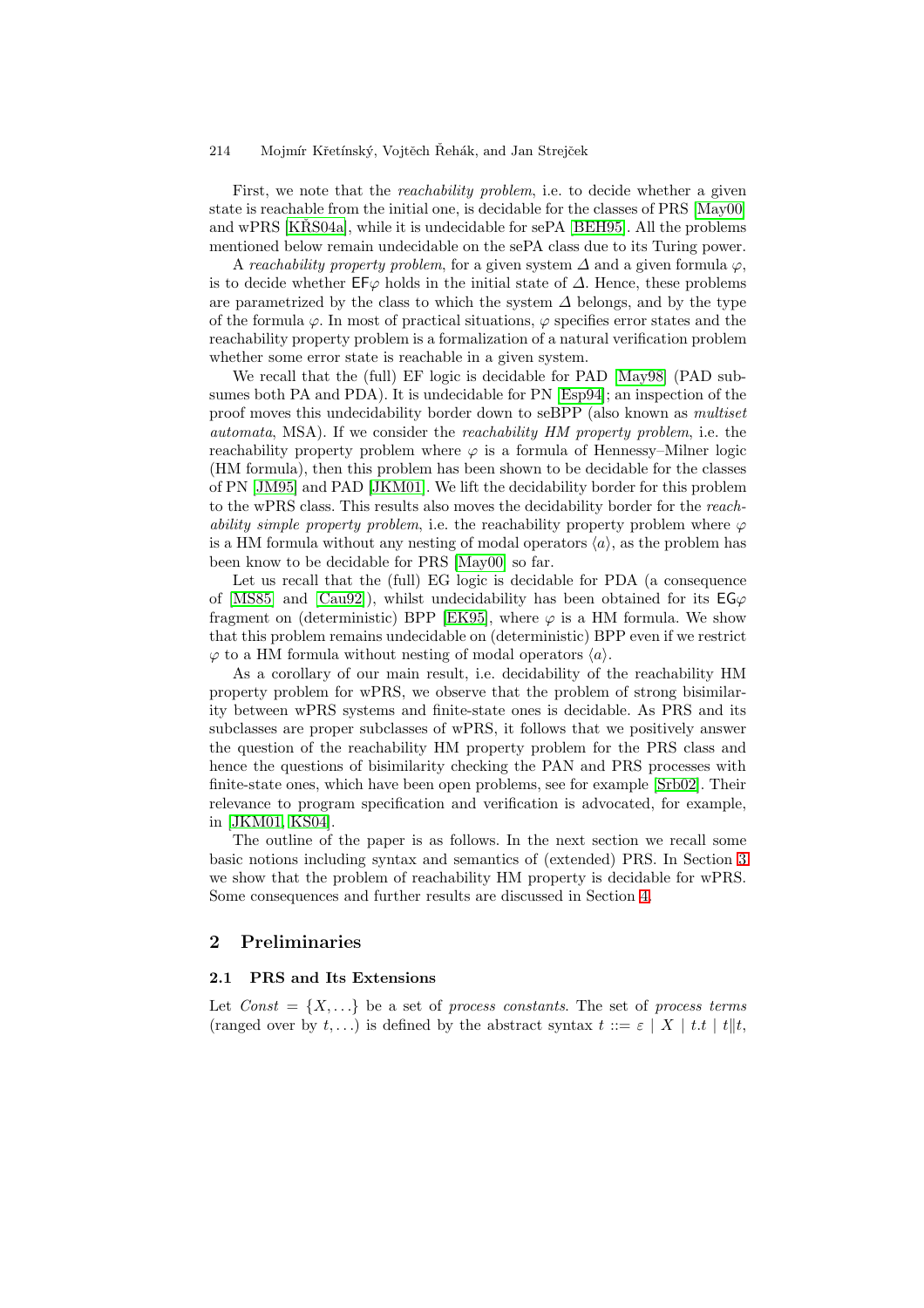where  $\varepsilon$  is the *empty term*,  $X \in Const$  is a process constant; and '.' and '.' mean *sequential* and *parallel compositions* respectively. We always work with equivalence classes of terms modulo commutativity and associativity of  $'\parallel$ , associativity of '.', and neutrality of  $\varepsilon$ , i.e.  $\varepsilon \cdot t = t \cdot \varepsilon = t$ . We distinguish four *classes of process terms* as:

- 1 terms consisting of a single process constant only, in particular  $\varepsilon \notin 1$ ,
- S *sequential* terms terms without parallel composition, e.g. X.Y.Z,
- $P$  *parallel* terms terms without sequential composition, e.g.  $X||Y||Z$ ,
- $G$  *general* terms terms without any restrictions, e.g.  $(X.(Y||Z))||W$ .

Let  $M = \{o, p, q, \ldots\}$  be a set of *control states* and  $Act = \{a, b, c, \ldots\}$  be a set of *actions*. Let  $\alpha, \beta \in \{1, S, P, G\}, \alpha \subseteq \beta$  be the classes of process terms. An  $(\alpha, \beta)$ -sePRS (state extended process rewrite system)  $\Delta$  is a tuple  $(R, p_0, t_0)$ , where

- $R$  is a finite set of *rewrite rules* of the form  $(p, t_1) \stackrel{a}{\hookrightarrow} (q, t_2)$ , where  $t_1 \in \alpha$ ,  $t_1 \neq \varepsilon$ ,  $t_2 \in \beta$ ,  $p, q \in M$ , and  $a \in Act$ ,
- $-$  a pair  $(p_0, t_0)$  ∈ *M* × *β* forms the distinguished *initial state* of the system.

Sets of control states and process constants occurring in rewrite rules or in the initial state of  $\Delta$  are denoted by  $M(\Delta)$  and  $Const(\Delta)$  respectively.

An  $(\alpha, \beta)$ -sePRS  $\Delta = (R, p_0, t_0)$  represents a labelled transition system the states of which are pairs  $(p, t)$  such that  $p \in M(\Delta)$  is a control state and  $t \in \beta$  is a process term over  $Const(\Delta)$ . The transition relation  $\longrightarrow$  is the least relation satisfying the following inference rules:

$$
\frac{((p,t_1)\stackrel{a}{\longrightarrow}(q,t_2))\in\varDelta}{(p,t_1)\stackrel{a}{\longrightarrow}(q,t_2)}-\frac{(p,t_1)\stackrel{a}{\longrightarrow}(q,t_2)}{(p,t_1\|t_1')\stackrel{a}{\longrightarrow}(q,t_2\|t_1')}-\frac{(p,t_1)\stackrel{a}{\longrightarrow}(q,t_2)}{(p,t_1.t_1')\stackrel{a}{\longrightarrow}(q,t_2.t_1')}
$$

Sometimes we use  $\longrightarrow_{\Delta}$  or  $\longrightarrow_{R}$  to emphasize that we mean the transition relation corresponding to  $\Delta$  or the relation generated by a set of rules R, respectively. To shorten our notation we write pt in lieu of  $(p, t)$ . The transition relation can be extended to finite words over  $Act$  in a standard way. A state  $qt_2$  is *reachable from a state* pt<sub>1</sub>, written  $pt_1 \stackrel{*}{\longrightarrow} qt_2$ , if there is  $\sigma \in Act^*$  such that  $pt_1 \stackrel{\sigma}{\longrightarrow} qt_2$ . We say that a state is *reachable* if it is reachable from the initial state.

An  $(\alpha, \beta)$ -sePRS where  $M(\Delta)$  is a singleton is called  $(\alpha, \beta)$ -*PRS (process*) *rewrite system)*. In such systems we omit the single control state from rules and states. An  $(\alpha, \beta)$ -sePRS  $\Delta$  is called a *process rewrite system with weak finite-state control unit* or a *weakly extended process rewrite system*, written  $(\alpha, \beta)$ -wPRS, if there exists a partial order  $\leq$  on  $M(\Delta)$  such that each rule  $pt_1 \stackrel{a}{\hookrightarrow} qt_2$  of  $\Delta$ satisfies  $p < q$ .

Some classes of  $(\alpha, \beta)$ -PRS correspond to widely known models as *finitestate systems* (FS, (1, 1)-PRS), *basic process algebras* (BPA, (1, S)-PRS), *basic parallel processes* (BPP, (1, P)-PRS), *process algebras* (PA, (1, G)-PRS), *pushdown processes* (PDA, (S, S)-PRS, see [\[Cau92\]](#page-9-5) for justification), and *Petri nets*  $(PN, (P, P)-PRS)$ . The classes  $(S, G)-PRS, (P, G)-PRS$  and  $(G, G)-PRS$  were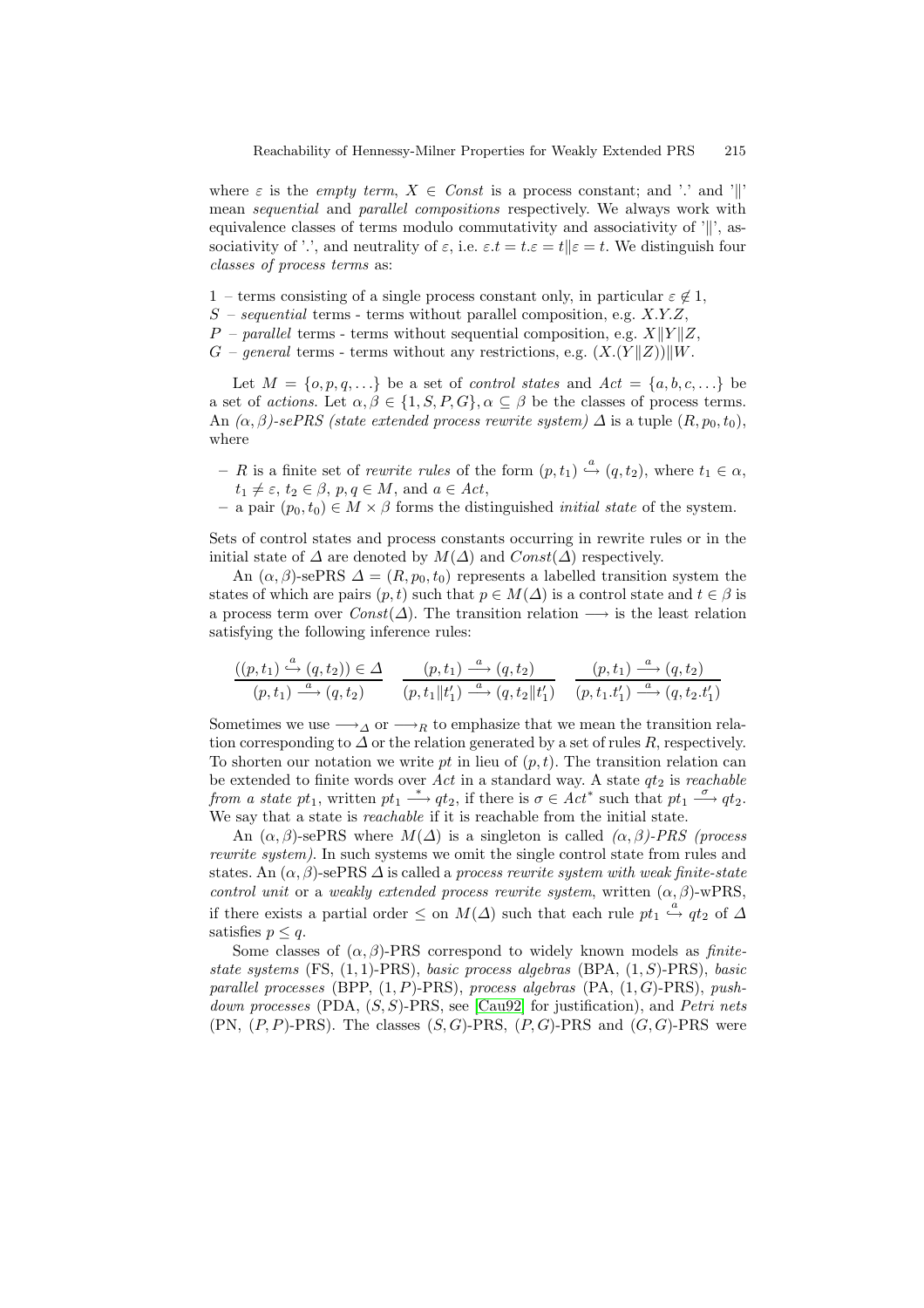introduced and named as PAD, PAN, and PRS by Mayr [\[May00\]](#page-10-1). Instead of  $(\alpha, \beta)$ -sePRS or  $(\alpha, \beta)$ -wPRS we juxtapose prefixes 'se-' or'w-' respectively with the acronym corresponding to the  $(\alpha, \beta)$ -PRS class. For example, we use wBPP rather than  $(1, P)$ -wPRS.

The expressive power of a class is measured by the set of labelled transition systems that are definable (up to strong bisimulation equivalence [\[Mil89\]](#page-10-14)) by the class. Details can be found in  $[KRSS04b, KRS04a]$  $[KRSS04b, KRS04a]$ .

#### **2.2 Logics and Studied Problems**

In this paper we work with fragments of *unified system of branching-time logic* (UB) [\[BAPM83\]](#page-9-7). Formulae of UB have the following syntax:

$$
\varphi \ ::= \ tt \ \ | \ \ \neg \varphi \ \ | \ \ \varphi_1 \wedge \varphi_2 \ \ | \ \ \langle a \rangle \varphi \ \ | \ \ \mathsf{EF} \varphi \ \ | \ \ \mathsf{EG} \varphi,
$$

where  $a \in Act$  is an action. Here, formulae are interpreted over states of sePRS systems. Validity of a formula  $\varphi$  in a state pt of a given sePRS system  $\Delta$ , written  $(\Delta, pt) \models \varphi$ , is defined by induction on the structure of  $\varphi$ : *tt* is valid for all states; boolean operators have standard meaning;  $(\Delta, pt) \models \langle a \rangle \varphi$  iff there is a state  $qt'$ such that  $pt \stackrel{a}{\longrightarrow} qt'$  and  $(\Delta, qt') \models \varphi$ ;  $(\Delta, pt) \models \textsf{EF}\varphi$  iff there is a state  $qt'$ reachable from pt such that  $(\Delta, qt') \models \varphi$ ;  $(\Delta, pt) \models \mathsf{EG}\varphi$  iff there is a maximal (finite or infinite) transition sequence  $p_1t_1 \xrightarrow{a_1} p_2t_2 \xrightarrow{a_2} p_3t_3 \xrightarrow{a_3} \dots$  such that  $pt = p_1t_1$  and all states in the sequence satisfy  $p_it_i \models \varphi$ . We write  $\Delta \models \varphi$  if  $\varphi$  is valid in the initial state  $p_0t_0$  of  $\Delta$ . For each UB formula  $\varphi$ ,  $depth(\varphi)$  denotes a nesting depth of  $\langle a \rangle$  operators in  $\varphi$  (see e.g. [\[Mil89\]](#page-10-14) for this standard definition).

A UB formula  $\varphi$  is called

- **–** an *EF formula* if it does not contain any EG operator;
- **–** an *EG formula* if it does not contain any EF operator;
- **–** a *Hennessy–Milner formula* (or *HM formula* for short) if it contains neither EG nor EF operators;
- $–\text{ a simple formula if it is an HM formula satisfying }\text{depth}(\varphi) = 1.$

In the following, we deal with six problems parametrized by a subclass of sePRS systems. Let  $\Delta$  be a given system of the subclass considered. The problem to decide whether

- $-$  △  $\models \varphi$ , where  $\varphi$  is a given EF formula, is called *decidability of EF logic*;
- $−$  Δ  $\models$  **EF** $\varphi$ , where  $\varphi$  is a given HM formula, is called *reachability HM property*;
- $− Δ |=$  **EF** $\varphi$ , where  $\varphi$  is a given simple formula, is called *reachability simple property*;
- $−\Delta$   $\models$  *ϕ*, where  $ϕ$  is a given EG formula, is called *decidability of EG logic*;
- $−$  Δ  $\models$  **EG** $\varphi$ , where  $\varphi$  is a given HM formula, is called *evitability HM property*;
- $-$  Δ  $\equiv$  **EG** $\varphi$ , where  $\varphi$  is a given simple formula, is called *evitability simple property*.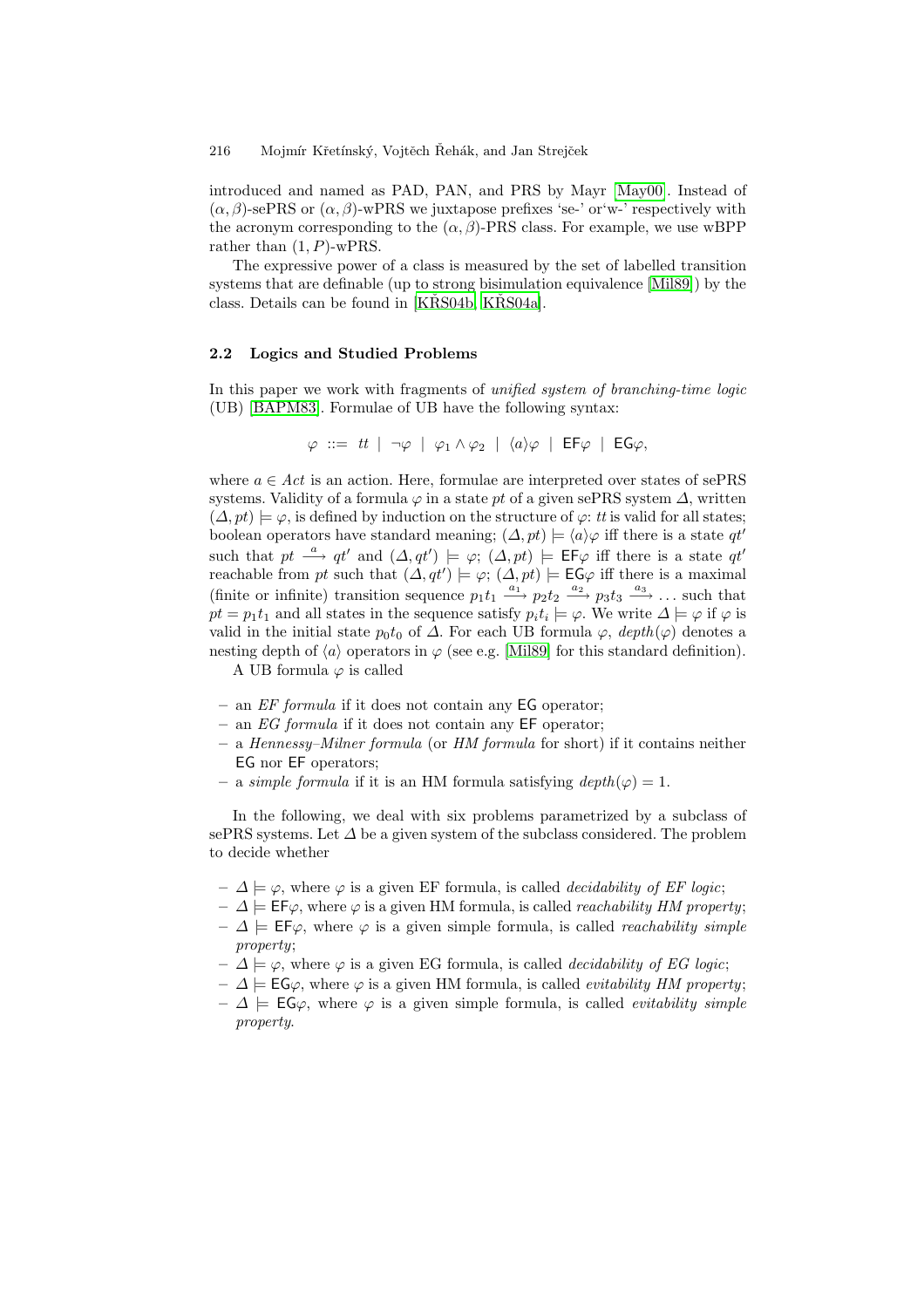## <span id="page-4-0"></span>**3 Main Result**

In this section, we study a *reachability HM property problem* for wPRS, i.e. the problem to decide whether a given wPRS  $\Delta$  and a given HM formula  $\varphi$  satisfy  $\Delta \models$  EF $\varphi$  or not. We prove that the problem is decidable. The proof reduces this problem to the *reachability problem* for wPRS, i.e. the problem to decide whether a given state of a given wPRS is reachable or not, which is decidable due to  $[KRS04a]$ .

### <span id="page-4-1"></span>**Theorem 1 ([\[KRS04a\]](#page-10-8)). ˇ** *The reachability problem for wPRS is decidable.*

For the rest of this section, let  $\Delta$  be a fixed wPRS system,  $D \notin Const(\Delta)$ be a fixed fresh process constant, and  $\mathcal{C} = Const(\Delta) \cup \{D\}$ . Further, let  $\varphi$  be a HM formula and  $n = depth(\varphi)$ . We assume that  $n > 0$ .

**Definition 1.** *A term t' is called n*-equivalent to *a state pt of*  $\Delta$  *if and only if, for each HM formula*  $\psi$  *satisfying depth* $(\psi) \leq n$ *, it holds:* 

$$
(\Delta, pt) \models \psi \iff (\Delta, pt') \models \psi
$$

Our proof will proceed in two steps. In the first step we show that there exists a *finite* set T of terms such that, for each reachable state pt of  $\Delta$ , the set T contains a term  $t'$  which is n-equivalent to pt. In the second step we enrich the system with rules allowing us to rewrite an arbitrary reachable state pt to a state  $[p, t']$  D, where the control state  $[p, t']$  represents the original control state p and a term t' which is n-equivalent to pt. Finally, for each  $p \in M(\Delta)$ ,  $t' \in T$ satisfying  $(\Delta, pt') \models \varphi$  we add a rule  $[p, t']$   $D \stackrel{a}{\hookrightarrow} acc D$ . Let us note that the validity of  $(\Delta, pt') \models \varphi$  is decidable as wPRS systems are finitely branching. To sum up,  $\varphi$  is valid for some reachable state pt of  $\Delta$  if and only if the state  $acc D$ is reachable in the modified system.

First, we introduce some auxiliary terminology and notation. A nonempty proper subterm  $t'$  of a term  $t$  is called *idle* if  $t'$  is the right-hand-side component of some sequential composition in  $t$  (such that its left-hand-side component is nonempty), where sequential composition is considered to be leftassociative. For example, a term  $(X,Y,Z)$   $\parallel$   $(U(V||W))$  should be interpreted as  $((X.Y).Z)||(U.(V||W))$  and its idle subterms are Y, Z, V||W but not Y.Z. By *IdleTerms* we denote a set of all idle terms occurring in the initial term or in terms on the right-hand sides of rewrite rules of  $\Delta$ . Observe that each idle subterm of any reachable state of ∆ is contained in *IdleTerms*.

We define a *length* of a term t, written  $|t|$ , as the number of all occurrences of process constants in the term. For example,  $|X||(X,Y)||\epsilon| = 3$ . Further, for each  $j \geq 0$ , we define a set

*SmallTerms* $(j) = \{t \mid t \text{ is a term over } C \text{ and } 0 < |t| \leq j\}.$ 

**Definition 2.** Let  $h > 0$  be an integer. We put  $k = \max\{|t| | t \in \text{IdleTerms}\}\$ *and*  $H = h \cdot (h + k) \cdot |SmallTerms(h + k)|$ *. We define Rules*(*h*) *to be the set of rewrite rules of three types (see the proof of Lemma [1](#page-5-0) for their respective roles):*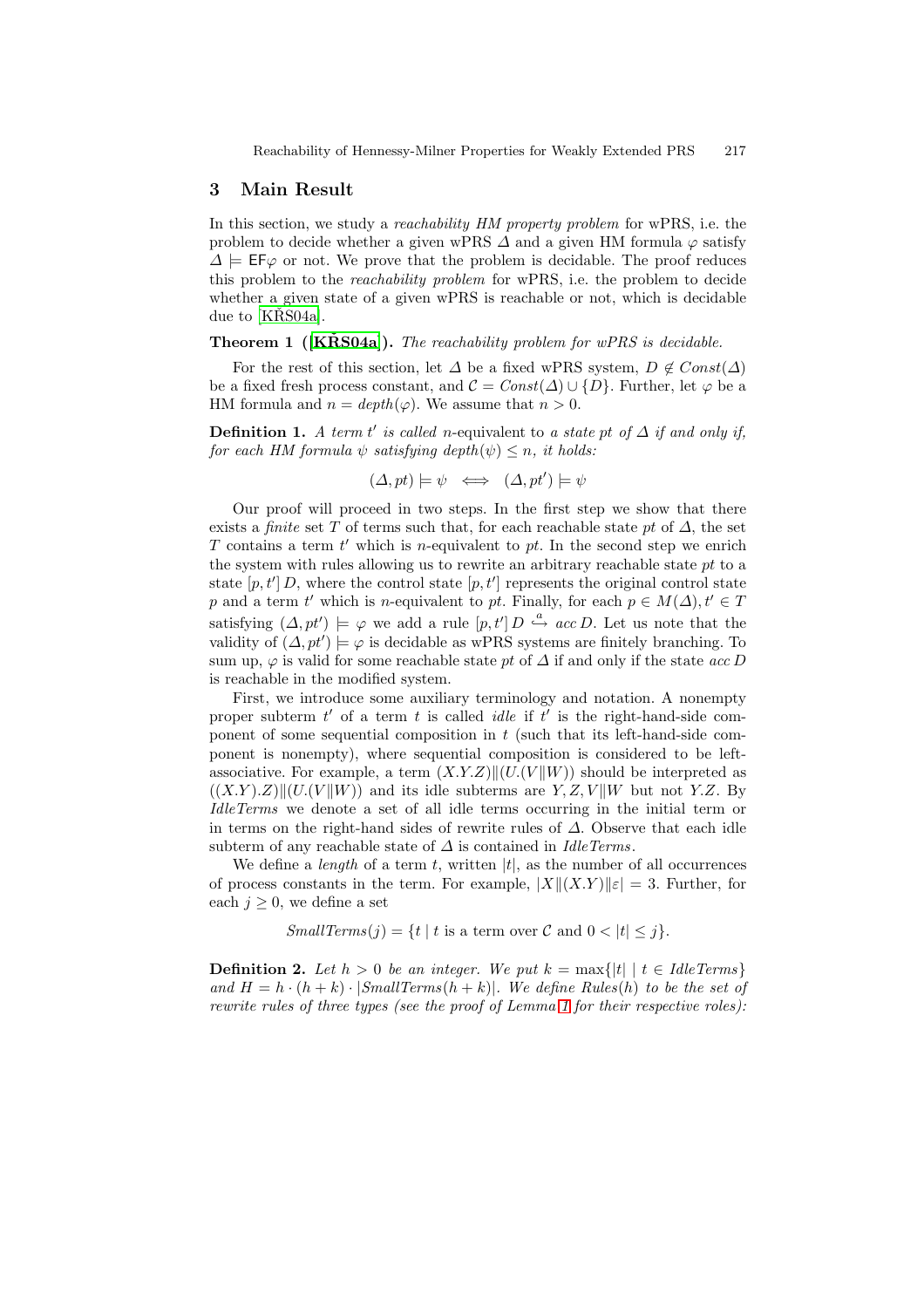\n- (1) 
$$
p s'.D \stackrel{del}{\hookrightarrow} pD
$$
 for all  $p \in M(\Delta)$  and  $s' \in SmallTerms(H)$ ,
\n- (2)  $p s^{h+1} \stackrel{del}{\hookrightarrow} p s^h$  for all  $p \in M(\Delta)$  and  $s \in SmallTerms(H)$ ,
\n- (3)  $p s'.s \stackrel{del}{\hookrightarrow} pD$  for all  $p \in M(\Delta)$ ,  $s \in IdleTerms$ , and  $s' \in SmallTerms(H) \setminus SmallTerms(h)$ ,
\n

<span id="page-5-0"></span>*where* s<sup>i</sup> *denotes a parallel composition of* i *copies of term* s*.*

**Lemma 1.** *For each*  $h > 0$  *and for each reachable state pt of*  $\Delta$  *it holds that*  $p t.D \stackrel{*}{\longrightarrow}_{\text{Rules}(h)} p D.$ 

*Proof.* As every rule in  $Rules(h)$  has its right-hand side shorter than its lefthand side and an application of a rule in *Rules*(h) cannot produce any new idle subterm, it is sufficient to prove that, for each  $p \in M(\Delta)$  and each term t over C with all idle subterms in *IdleTerms*, there is a rule of *Rules*(h) applicable to pt.D. We assume the contrary and derive a contradiction. Let  $p \in M(\Delta)$  be a control state and  $t$  be a term of the minimal length such that  $t$  satisfies the preconditions and no rule of  $Rules(h)$  is applicable to  $pt.D$ . Then  $|t| > H$  as in the other case a rule of type  $(1)$  is applicable to  $pt.D$ . There are two cases:

- $t = u.v$  As  $v \in \text{IdleTerms}$  we have  $|v| \leq k$ . Further,  $|t| > H$  implies  $|u| >$  $H - k > h$ . If  $h < |u| \leq H$ , then there is a rule of type (3) that can be applied to pt.D. Hence  $|u| > H$ . As no rule of *Rules*(*h*) can be applied to  $p t.D = p u.v.D$ , no such rule can be applied to pu. The inequality  $|u| > H$ gives us that a rule of type  $(1)$  is applicable to  $p u.D$  if and only if it is applicable to pu. The same holds for rules of type  $(2)$  and  $(3)$  as well due to the shape of these rules and due to the fact that  $D$  does not occur in any term of *IdleTerms*. To sum up, no rule of *Rules*(h) can be applied to p u.D and thus  $u$  contradicts the minimality of  $t$ .
- $t = u||v$  As '||' is associative and commutative, it can be seen as an operator with an unbounded arity. Thus,  $t$  can be seen as a parallel composition of several components which are nonempty sequential terms. The length of each of these components is less than or equal to  $H$ ; a component u satisfying  $|u| > H$  would contradict the minimality of t using the same arguments as in the previous case. Further, as no rule of type (3) can be applied, the length of each component is at most  $h + k$ . Moreover, as rules of type (2) are not applicable, we have that the parallel composition contains at most  $h$  copies of each component. Hence,  $|t| \leq h \cdot (h+k) \cdot |SmallTerms(h+k)| = H$ . This contradicts the relation  $|t| > H$ .

**Definition 3.** Let l be the maximal length of a left-hand-side term of a rule in  $\Delta$ . *Lemma* [1](#page-5-0) *implies that, for each reachable state* pt *of*  $\Delta$ *, there exists a transition sequence*  $p t.D \xrightarrow{*}$ *Rules*(*nl*)  $p D. By MultiSet<sub>nl</sub>(pt)$  *(or just MultiSet*(*pt*) *if no confusion can arise) we denote a multiset containing exactly all the subterms that are rewritten during this transition sequence and correspond to a subterm*  $s'$  of rewrite rules of types (1) and (3). Further, for each multiset of terms  $S =$  $\{t_1, t_2, \ldots, t_j\}$ *, we define its characteristic term*  $t_S = (t_1.D) || (t_2.D) || \ldots || (t_j.D)$ *.*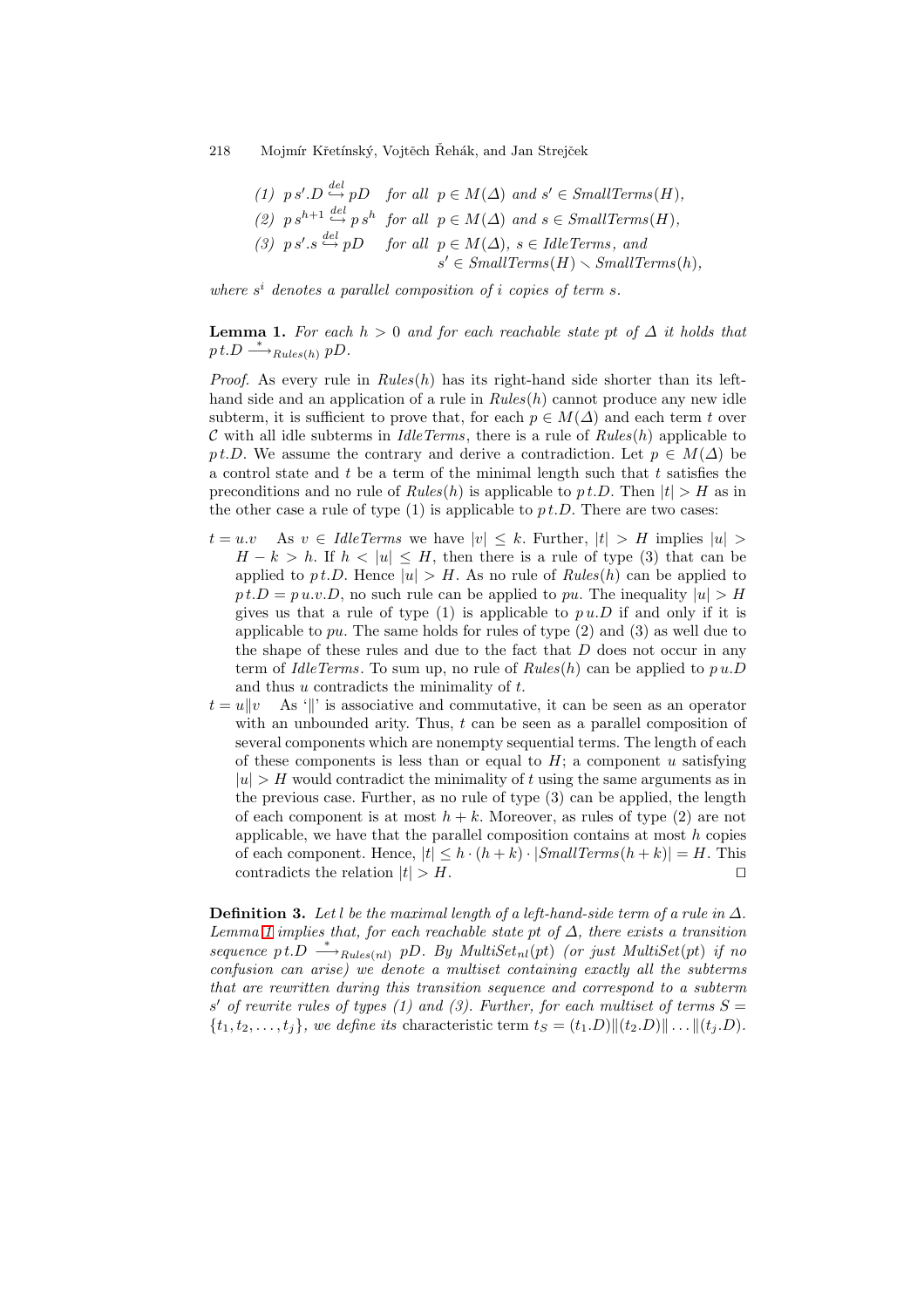**Lemma 2.** Let pt be a reachable state of  $\Delta$ . Then  $t_{MultiSet(nt)}$  is n-equivalent *to* pt*.*

*Proof.* Let us fix a transition sequence  $pt.D \stackrel{*}{\longrightarrow}_{Rules(nl)} pD$  and the corresponding multiset *MultiSet(pt)*. The proof proceeds by induction on the number of transition steps in the transition sequence.

Let  $S_i$  denote a part of *MultiSet*(*pt*) obtained in the first *i* transition steps and  $pu_i$  be the state reached by these steps. It is sufficient to prove that, for each i,  $u_i$   $||t_S$  is *n*-equivalent to *pt*. We note that *D* cannot be rewritten by any rewrite rule of  $\Delta$  – it is used to prevent unwanted rewriting.

The basic step is trivial as  $u_0 = t$ ,  $S_0 = \emptyset$ , and thus  $u_i || t_{S_i} = t || \varepsilon$ . Now we assume that  $u_i||t_{S_i}$  is *n*-equivalent to pt and we prove that the same holds for  $u_{i+1}$   $||t_{S_{i+1}}$ . Let l be the maximal length of a left-hand-side term of a rule in ∆. There are three cases reflecting the type of the rewrite rule applied in a transition step  $pu_i \stackrel{del}{\longrightarrow}_{Rules(nl)} pu_{i+1}$ :

- **type (1)** We note that no rule in  $Rules(nl)$  can introduce  $D$  on the right-hand side of a sequential composition. Thus, a rule  $p s'.D \stackrel{del}{\hookrightarrow} pD$  of type (1) is applicable to  $pu_i$  iff  $u_i = s'.D$ . Therefore,  $u_{i+1} = D$ ,  $S_{i+1} = S_i \cup \{s'\}$ , and  $u_{i+1}$   $||t_{S_{i+1}} = D ||(s'.D)||t_{S_i} = D ||u_i||t_{S_i}$ . As  $u_i ||t_{S_i}$  is *n*-equivalent to pt, it is obvious that so is  $u_{i+1}$   $||t_{S_{i+1}}$ .
- **type (2)** Let  $\psi$  be a HM formula such that  $depth(\psi) \leq n$ . Then its validity in a state depends only on the first  $n$  successive transitions performable from the state. At most  $nl$  process constants of the term  $t$  can be rewritten during  $n$  successive steps. Hence, at most  $nl$  parallel components can be rewritten during these steps. Thus, reducing of the number of identical parallel components from  $nl + 1$  to nl does not affect the validity of  $\psi$ . To sum up,  $u_{i+1}$   $\|t_{S_{i+1}} = u_{i+1}$   $\|t_{S_i}$  is *n*-equivalent to *pt*.
- **type (3)** The term s' occurring in the applied rule satisfies  $|s'| > nl$ . Hence, the part of the term t corresponding to the subterm s of the rule is "too far" to be rewritten in the first *n* steps of any transition sequence. The term  $s'.s$  in  $u_i$ is replaced by D in  $u_{i+1}$ . It is easy to see that  $u_{i+1} || t_{S_{i+1}} = u_{i+1} || (s'.D) || t_{S_i}$ is *n*-equivalent to  $pt$ .

Given a multiset of terms S, by  $S\downarrow n$  we denote the largest subset of S containing at most n copies of each element. One can readily confirm that a characteristic term  $t<sub>S</sub>$  is n-equivalent to some state of  $\Delta$  if and only if  $t<sub>S</sub>_{n}$  is n-equivalent to this state.

<span id="page-6-0"></span>To sum up, for each reachable state pt of  $\Delta$ , we can construct a multiset *MultiSet*(pt)\left) a such that its characteristic term  $t_{MultiSet(pt)\downarrow n}$  is n-equivalent to pt. Moreover, there is a bound on the size of each such a multiset which depends on  $\Delta$  and n only. More precisely, such a multiset contains at most n copies of terms  $s' \in SmallTerms(nl \cdot (nl + k) \cdot |SmallTerms(nl + k)|)$ , where l is the maximal length of a left-hand-side term of a rule in  $\Delta$  and k the maximal length of a term in *IdleTerms*. We now present the reduction of the reachability HM property problem for wPRS to the reachability problem for wPRS.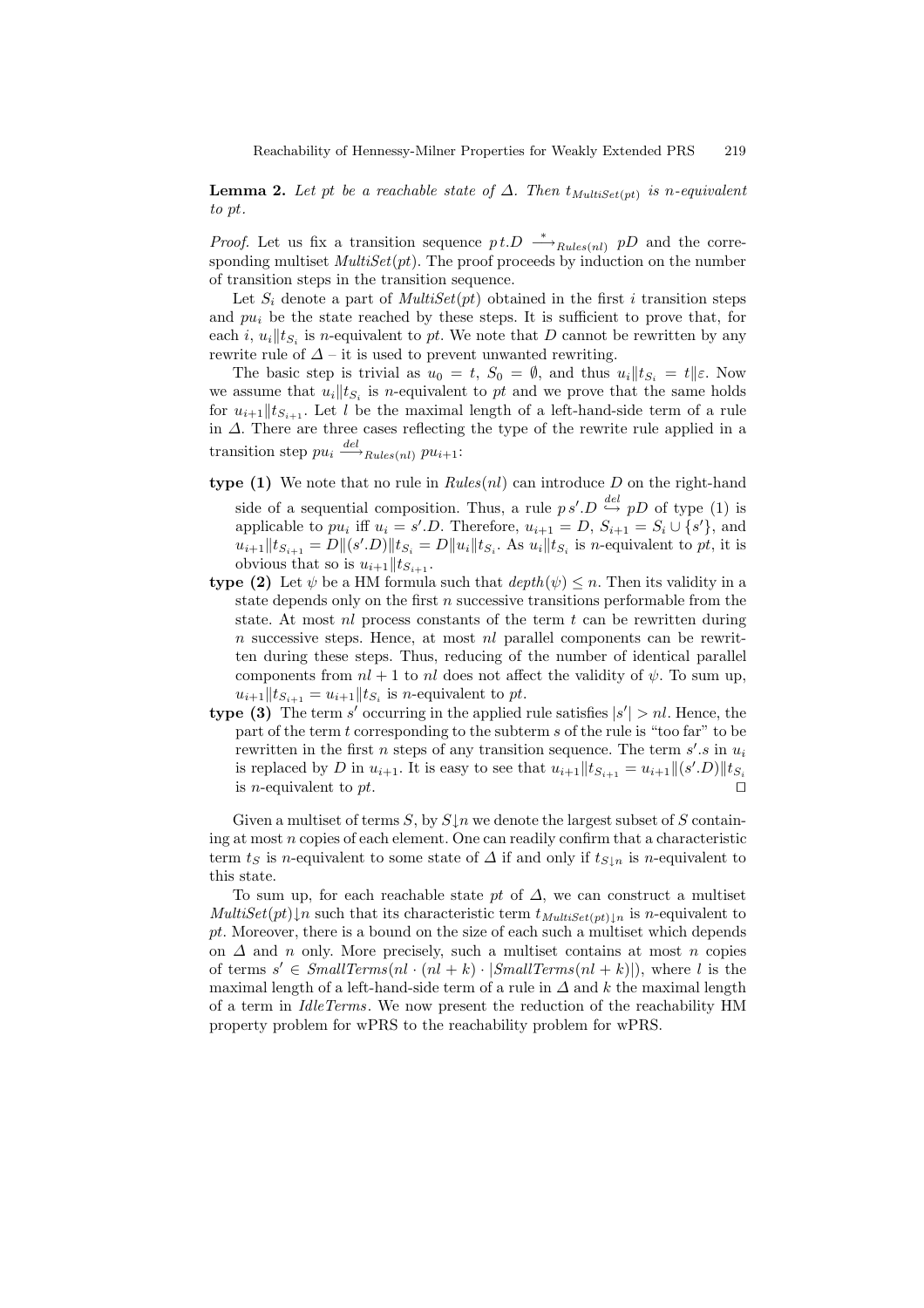**Lemma 3.** Let  $\Delta$  be a wPRS system and  $\varphi$  be a Hennessy–Milner formula. *Then we can construct a wPRS*  $\Delta'$  *with a state acc* D *such that* 

 $\Delta \models \mathsf{EF}\varphi \iff \mathit{acc}\,D \text{ is reachable in } \Delta'.$ 

*Proof.* Let n, D, C, *IdleTerms*, *SmallTerms* $(i)$ , and *MultiSet* $(pt)$  have the same meanings as above.

Let k be the maximal length of a term in *IdleTerms*, l be the maximal length of a left-hand-side term in any rule from  $\Delta$ , and  $H = nl \cdot (nl + k) \cdot |SmallTerms(nl +$ k). Further, let  $\mathcal{MS}$  be a set of all multisets containing at most n copies of each term  $s' \in SmallTerms(H)$ .

The system  $\Delta'$  uses control states of the original system, a distinguished control state  $acc \notin M(\Delta)$ , and control states of the form  $(p, S)$  where  $p \in M(\Delta)$ and  $S \in \mathcal{MS}$ .

Let  $p_0 t_0$  be the initial state of  $\Delta$ . Then  $\Delta'$  has the initial state  $p_0 t_0 D$  and the following rules, where p and S range over  $M(\Delta)$  and  $\mathcal{MS}$  respectively. We omit labels as they are not relevant.

 $(1)$  pt  $\hookrightarrow qt'$  $f$  for all  $(pt \stackrel{a}{\hookrightarrow} qt') \in \Delta$ (2)  $pX \hookrightarrow (p, \emptyset) X$  for all  $X \in \mathcal{C}$  $(3)$   $(p, S) s'.D \hookrightarrow (p, (S \cup \{s'\})\downarrow n) D$  for all  $s' \in SmallTerms(H)$ (4)  $(p, S) s^{nl+1} \hookrightarrow (p, S) s^{nl}$  for all  $s \in SmallTerms(H)$ (5)  $(p, S) s'.s \hookrightarrow (p, (S \cup \{s'\})$ for all  $s \in$  *IdleTerms* and  $s' \in SmallTerms(H) \setminus SmallTerms(nl)$ (6)  $(p, S) D \hookrightarrow acc D$  whenever  $(\Delta, pt_S) \models \varphi$ 

Intuitively, the rules of type (1) mimic the behaviour of  $\Delta$  and allow  $\Delta'$  to reach a state p t.D if and only if pt is a reachable state of  $\Delta$ . A rule of type (2) stops this mimic phase and starts a checking phase where only rules of types  $(3)-(6)$ are applicable. The rules of types (3), (4), and (5) correspond to the rules of type  $(1), (2),$  and  $(3)$  in *Rules* $(nl)$ , respectively. Let  $p t.D$  be a final state reached in the mimic phase. The rules of types  $(3)$ – $(5)$  allow us to rewrite this state to the state  $(p, Multiset(pt) \mid n) D$ . Finally, the control state  $(p, Multiset(pt) \mid n)$  can be changed to *acc* using a rule of type (6) if and only if  $(\Delta, t_{MultiSet(pt)}|_{n}) \models \varphi$ . As  $t_{MultiSet(pt)\downarrow n}$  is *n*-equivalent to *pt*, the control state can be changed to *acc* if and only if  $(\Delta, pt) \models \varphi$ . if and only if  $(\Delta, pt) \models \varphi$ .

The following theorem is an immediate corollary of Lemma [3](#page-6-0) and Theorem [1.](#page-4-1)

<span id="page-7-1"></span>**Theorem 2.** *The reachability HM property problem is decidable for wPRS.*

## <span id="page-7-0"></span>**4 Related Results**

<span id="page-7-2"></span>An interesting corollary of Theorem [2](#page-7-1) arises in connection with one of the results of [\[JKM01\]](#page-10-4).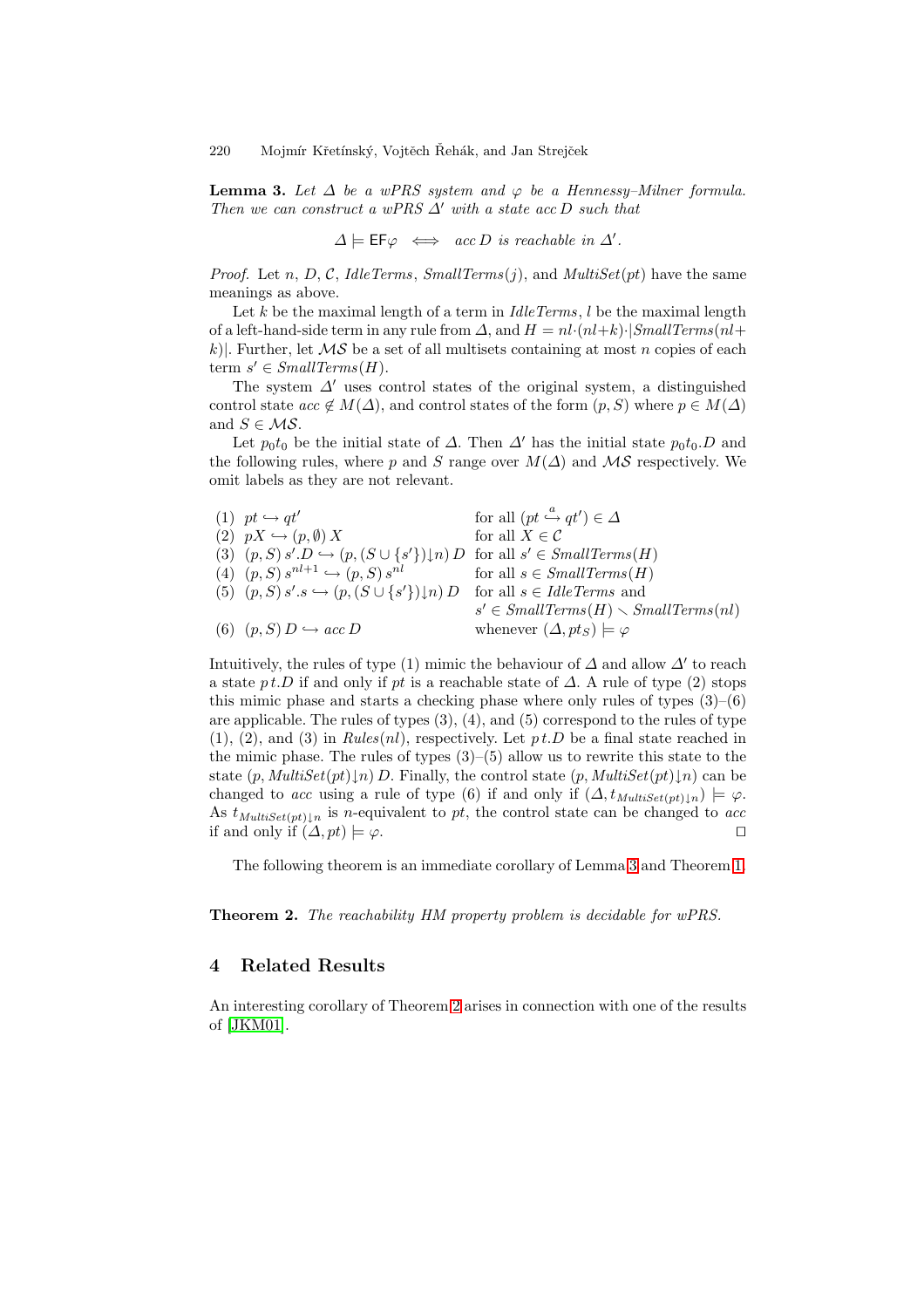**Theorem 3 ([\[JKM01\]](#page-10-4), Theorem 22).** *If the model checking problem for simple* EF *formulae (i.e. reachability HM property problem) is decidable in a class* K *of transition systems, then strong bisimilarity is decidable between processes of* K *and finite-state ones.*

A combination of Theorem [2](#page-7-1) and Theorem [3](#page-7-2) yields the following corollary.

**Theorem 4.** *Strong bisimilarity is decidable between wPRS systems and finitestate ones.*

*Remark 1.* Theorem [2](#page-7-1) also implies that reachability simple property problem is decidable for PRS. This result has been previously presented in [\[May98\]](#page-10-10) under the name *reachable property* problem. However, the proof given there contains a nontrivial mistake which was not fixed in subsequent papers [\[MR98,](#page-10-15) [May00\]](#page-10-1). The weak point is the proof showing a transformation of an arbitrary PRS onto a PRS in normal form. Considering a PRS  $\Delta = (\{A \| (B.C) \stackrel{a}{\hookrightarrow} A \| (B.C)\}, A \| (B.C))$ that does not model a formula  $EF(\neg \langle a \rangle tt)$ , one receives a transformed PRS in normal form that models this formula.

*Remark 2.* It is known that (full) EF logic is undecidable for PN [\[Esp94\]](#page-9-4). An inspection of the proof given in [\[Esp97\]](#page-9-8) shows that this undecidability result is valid even for seBPP class (also known as *multiset automata*, MSA).

*Remark 3.* Esparza and Kiehn have proved that EG logic is undecidable for (deterministic) BPP [\[EK95\]](#page-9-6). In Appendix [A](#page-10-16) we describe a modification of their proof showing that for (deterministic) BPP even the evitability simple property problem is undecidable.

## **5 Conclusion**

In the paper we have shown that given any wPRS system  $\Delta$  and any Hennessy– Milner formula  $\varphi$ , one can decide whether there is a state s of  $\Delta$  reachable from the initial state of  $\Delta$  such that s satisfies  $\varphi$ . Using Theorem 22 of [\[JKM01\]](#page-10-4), our result implies that strong bisimilarity between wPRS and finite-state systems is decidable. Decidability of the same problem for some of the wPRS subclasses, namely PAN and PRS, has been formulated as an open question, see e.g. [\[Srb02\]](#page-10-0).

The following table describes the current state of (un)decidability results regarding the six problems defined at the end of Section [2](#page-1-0) for the classes of PRS hierarchy and their extended counterparts. The results established by this paper are typeset in bold.

| problem                      | decidable for     | undecidable for |
|------------------------------|-------------------|-----------------|
| decidability of EF logic     | PAD [May98]       | seBPP           |
| reachability HM property     | wPRS              | sePA            |
| reachability simple property | wPRS              | sePA            |
| decidability of EG logic     | PDA [MS85, Cau92] | BPP [EK95]      |
| evitability HM property      | PDA [MS85, Cau92] | BPP [EK95]      |
| evitability simple property  | PDA [MS85, Cau92] | <b>RPP</b>      |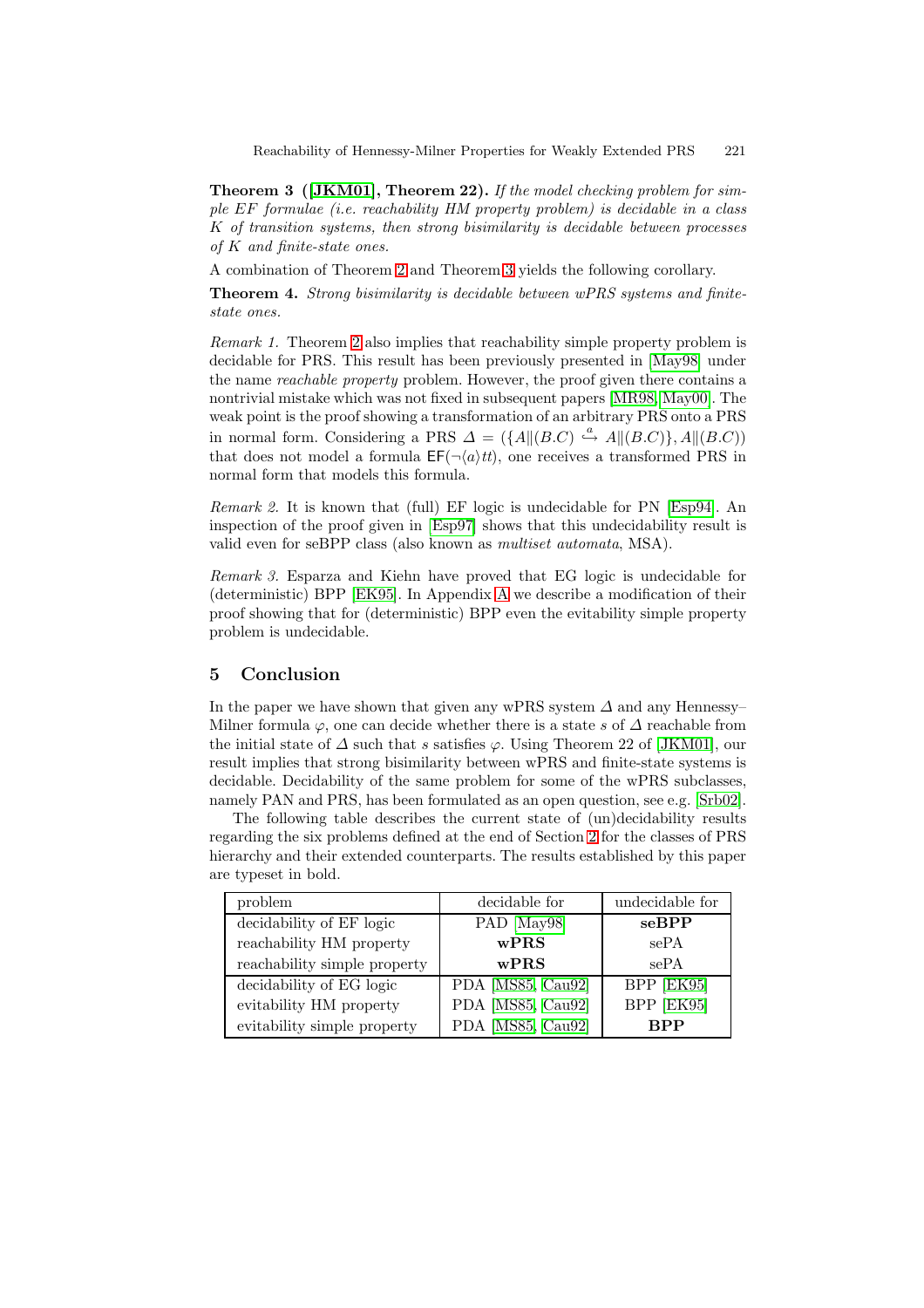To sum up, the situation with (un)decidability of these six problems for all the considered classes is now clear with one exception: decidability of EF logic remains open for classes wBPP, wPA, and wPAD.

Regarding other decidability questions we note that the BPP class and its extensions form a strict (sub)hierarchy with respect to bisimulation,

$$
BPP \subseteq wBPP \subseteq MSA \subseteq PN,
$$

which is decidable (even PSPACE-complete [\[Jan03\]](#page-10-17)) for BPP processes and undecidable for MSA ([\[HM01\]](#page-10-5) using the techniques of [\[Jan95\]](#page-10-18)). Decidability of bisimilarity remains open for the wBPP class and is a subject of our further research. We are motivated by the fact the strictness of the left-most inclusion can be proved (but is not shown here) even for language equivalence. The strictness of inclusion between wBPP and MSA on the language equivalence level is just our conjecture.

**Acknowledgment.** We thank Antonín Kučera for valuable suggestions and pointers. Authors have been partially supported as follows: M. Křetínský by the Grant Agency of the Czech Republic, grant No.  $201/03/1161$ , V. Rehák by the research centre "Institute for Theoretical Computer Science (ITI)", project No. 1M0021620808, and J. Strejček by the Academy of Sciences of the Czech Republic, grant No. 1ET408050503.

# **References**

- <span id="page-9-7"></span>[BAPM83] M. Ben-Ari, A. Pnueli, and Z. Manna. The temporal logic of branching time. *Acta Informatica*, 20(3):207–226, 1983.
- <span id="page-9-2"></span>[BCMS01] O. Burkart, D. Caucal, F. Moller, and B. Steffen. Verification on infinite structures. In *Handbook of Process Algebra*, pages 545–623. Elsevier, 2001.
- <span id="page-9-0"></span>[BCS96] O. Burkart, D. Caucal, and B. Steffen. Bisimulation collapse and the process taxonomy. In *Proc. of CONCUR'96*, volume 1119 of *LNCS*, pages 247–262. Springer, 1996.
- <span id="page-9-3"></span>[BEH95] A. Bouajjani, R. Echahed, and P. Habermehl. On the verification problem of nonregular properties for nonregular processes. In *Proc. of LICS'95*. IEEE, 1995.
- <span id="page-9-5"></span>[Cau92] D. Caucal. On the regular structure of prefix rewriting. *Theor. Comput. Sci.*, 106:61–86, 1992.
- <span id="page-9-6"></span>[EK95] J. Esparza and A. Kiehn. On the model checking problem for branching time logics and basic parallel processes. In *CAV*, volume 939 of *LNCS*, pages 353–366. Springer, 1995.
- <span id="page-9-4"></span>[Esp94] J. Esparza. On the decidability of model checking for several mu-calculi and petri nets. In *CAAP*, volume 787 of *LNCS*, pages 115–129. Springer, 1994.
- <span id="page-9-8"></span>[Esp97] J. Esparza. Decidability of model checking for infinite-state concurrent systems. *Acta Informatica*, 34(2):85–107, 1997.
- <span id="page-9-1"></span>[Esp02] J. Esparza. Grammars as processes. In *Formal and Natural Computing*, volume 2300 of *LNCS*. Springer, 2002.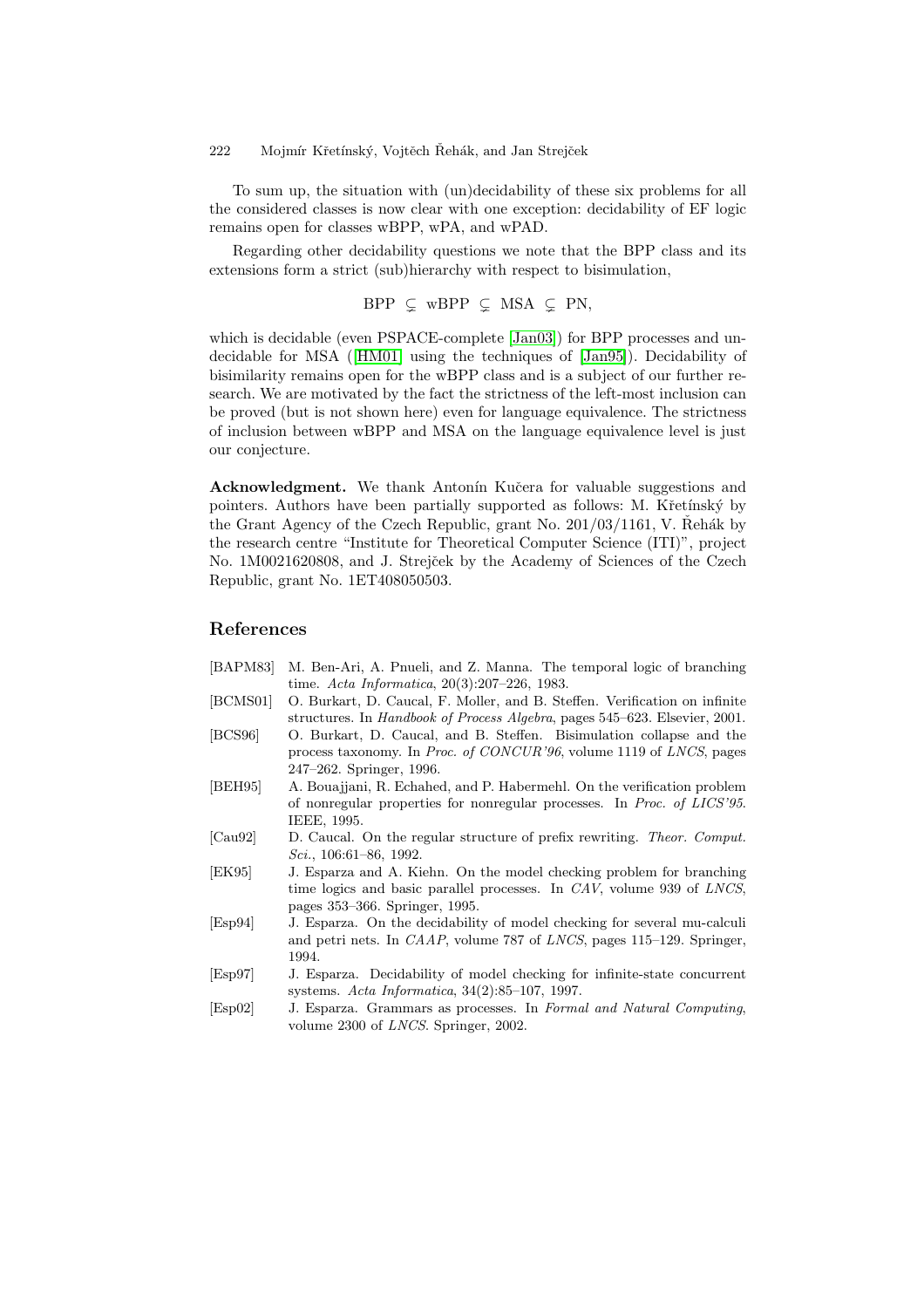- <span id="page-10-9"></span><span id="page-10-5"></span>[HM01] Y. Hirshfeld and F. Moller. Pushdown automata, multiset automata, and petri nets. *Theor. Comput. Sci.*, 256(1-2):3–21, 2001.
- <span id="page-10-18"></span>[Jan95] P. Jančar. Undecidability of bisimilarity for Petri nets and some related problems. *Theor. Comput. Sci.*, 148(2):281–301, 1995.
- <span id="page-10-17"></span>[Jan03] P. Jančar. Strong bisimilarity on basic parallel processes is PSPACEcomplete. In *Proc. of 18th IEEE Symposium on Logic in Computer Science (LICS'03)*, pages 218–227. IEEE Computer Society, 2003.
- <span id="page-10-4"></span>[JKM01] P. Jančar, A. Kučera, and R. Mayr. Deciding bisimulation-like equivalences with finite-state processes. *Theor. Comput. Sci.*, 258:409–433, 2001. [JM95] P. Jancar and F. Moller. Checking regular properties of petri nets. In
- <span id="page-10-11"></span>*CONCUR*, volume 962 of *LNCS*, pages 348–362. Springer, 1995.
- <span id="page-10-3"></span>[KJ02] A. Kučera and P. Jančar. Equivalence-checking with infinite-state systems: Techniques and results. In *Proc. SOFSEM'2002*, volume 2540 of *LNCS*. Springer, 2002.
- <span id="page-10-8"></span>[KŘS04a] M. Křetínský, V. Řehák, and J. Strejček. Extended process rewrite systems: Expressiveness and reachability. In *Proceedings of CONCUR'04*, volume 3170 of *LNCS*, pages 355–370. Springer, 2004.
- <span id="page-10-7"></span>[KŘS04b] M. Křetínský, V. Řehák, and J. Strejček. On extensions of process rewrite systems: Rewrite systems with weak finite-state unit. In *Proceedings of INFINITY'03*, volume 98 of *ENTCS*, pages 75–88. Elsevier, 2004.
- <span id="page-10-13"></span>[KS04] A. Kučera and Ph. Schnoebelen. A general approach to comparing infinitestate systems with their finite-state specifications. In *CONCUR*, volume 3170 of *LNCS*, pages 371–386. Springer, 2004.
- <span id="page-10-10"></span>[May98] R. Mayr. *Decidability and Complexity of Model Checking Problems for Infinite-State Systems*. PhD thesis, Technische Universität München, 1998.
- <span id="page-10-1"></span>[May00] R. Mayr. Process rewrite systems. *Information and Computation*, 156(1):264–286, 2000.
- <span id="page-10-14"></span>[Mil89] R. Milner. *Communication and Concurrency*. Prentice-Hall, 1989.
- <span id="page-10-2"></span>[Mol96] F. Moller. Infinite results. In *Proc. of CONCUR'96*, volume 1119 of *LNCS*, pages 195–216. Springer, 1996.
- <span id="page-10-15"></span>[MR98] R. Mayr and M. Rusinowitch. Reachability is decidable for ground AC rewrite systems. In *Proceedings of INFINITY'98 workshop*, 1998.
- <span id="page-10-12"></span>[MS85] D. Muller and P. Schupp. The theory of ends, pushdown automata, and second-order logic. *Theor. Comput. Sci.*, 37:51–75, 1985.
- <span id="page-10-6"></span>[MSS92] D. Muller, A. Saoudi, and P. Schupp. Alternating automata, the weak monadic theory of trees and its complexity. *Theor. Comput. Sci.*, 97(1– 2):233–244, 1992.
- <span id="page-10-0"></span>[Srb02] J. Srba. Roadmap of infinite results. *EATCS Bulletin*, (78):163–175, 2002. http://www.brics.dk/~srba/roadmap/.

# <span id="page-10-16"></span>**A Evitability Simple Property for Deterministic BPP**

In this section, we show how to strengthen the result of undecidability the EG logic for BPP, a proof of which has been given by Esparza and Kiehn in [\[EK95\]](#page-9-6). As we just describe the necessary changes to be done within the proof, we use the same notation as introduced in [\[EK95\]](#page-9-6). The original proof is done by a reduction from the halting problem of a Minsky counter machine. A quick inspection of the reduction shows that it demonstrates undecidability of the *inevitability HM*